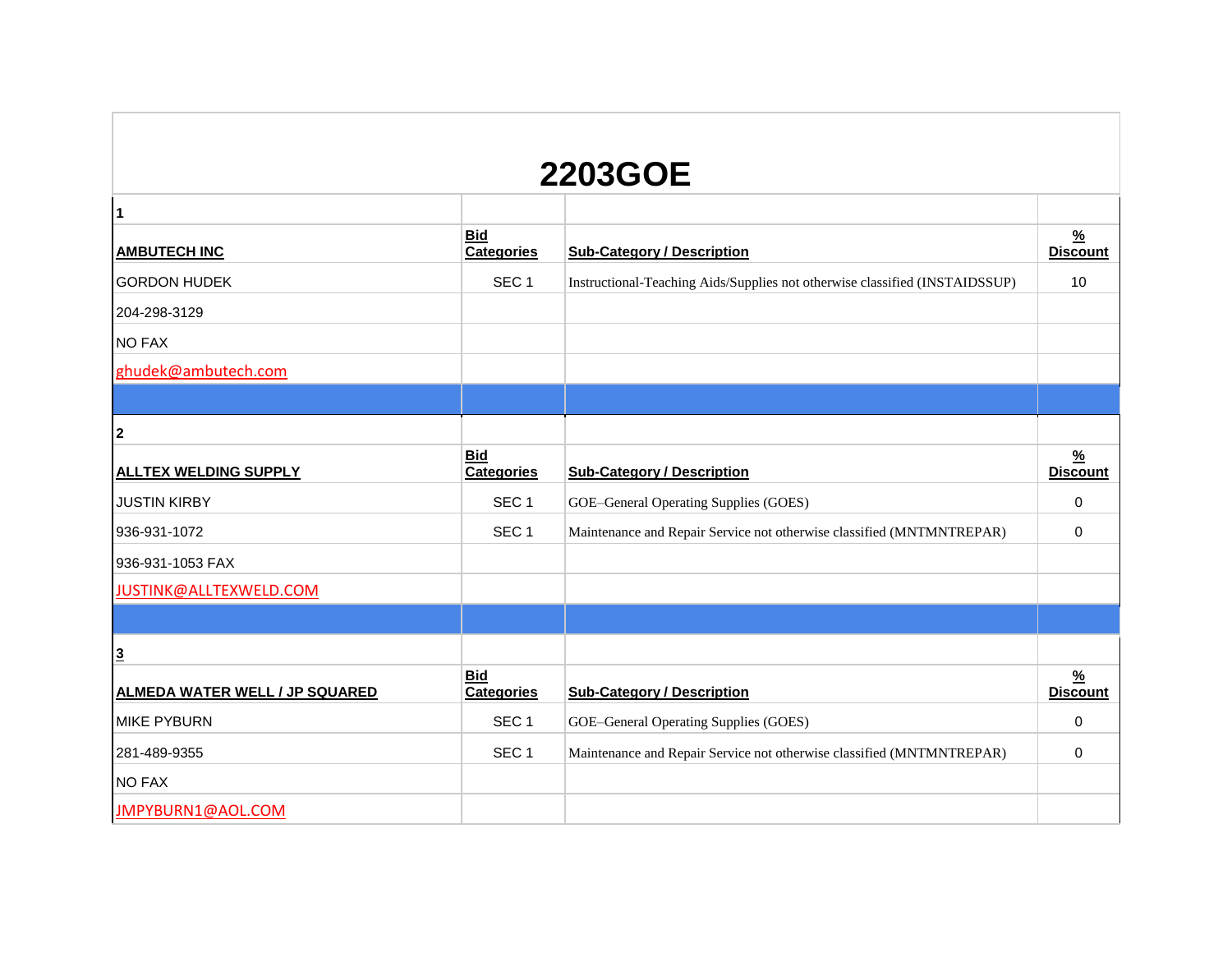| 4                                       |                                 |                                                                       |                                  |
|-----------------------------------------|---------------------------------|-----------------------------------------------------------------------|----------------------------------|
| <b>ALVIN SEWING &amp; VACUUM</b>        | <b>Bid</b><br>Categories        | <b>Sub-Category / Description</b>                                     | $\frac{9}{6}$<br><b>Discount</b> |
| <b>LINDA GANA</b>                       | SEC <sub>1</sub>                | GOE-General Operating Supplies (GOES)                                 | $\Omega$                         |
| 281-331-4336                            | SEC <sub>1</sub>                | Maintenance and Repair Service not otherwise classified (MNTMNTREPAR) | $\Omega$                         |
| <b>NO FAX</b>                           |                                 |                                                                       |                                  |
| ALSEWVAC@YAHOO.COM                      |                                 |                                                                       |                                  |
|                                         |                                 |                                                                       |                                  |
| 5                                       |                                 |                                                                       |                                  |
| <b>ASSOCIATED BUILDERS SPECIALTIES,</b> | <b>Bid</b><br><b>Categories</b> | <b>Sub-Category / Description</b>                                     | $\frac{9}{6}$<br><b>Discount</b> |
| JEFF GIFFORD-WEAVER                     | SEC <sub>1</sub>                | GOE-General Operating Supplies (GOES)                                 | $\Omega$                         |
| 713-661-9222                            | SEC <sub>1</sub>                | Maintenance and Repair Service not otherwise classified (MNTMNTREPAR) | 0                                |
| 713-661-7022 FAX                        |                                 |                                                                       |                                  |
| JEFF@KRONBERGSFLAGANDFLAGPOLES.COM      |                                 |                                                                       |                                  |
|                                         |                                 |                                                                       |                                  |
| 6                                       |                                 |                                                                       |                                  |
| <b>BEAED LP</b>                         | <b>Bid</b><br><b>Categories</b> | <b>Sub-Category / Description</b>                                     | $\frac{9}{6}$<br><b>Discount</b> |
| <b>CINDY THEIS</b>                      | SEC <sub>1</sub>                | Printing Services - Outside (PRINTOUTSID)                             | 10                               |
| 281-331-2035                            | SEC <sub>1</sub>                | Imprem - Specialty & Promotional Items (SPECIAL)                      | 10                               |
| 281-331-6000 FAX                        | SEC <sub>1</sub>                | Imprem - Student & Staff Awards, Trophies Incentives<br>(AWARDTROPH)  | 10                               |
| CINDY-R@BEAED.COM                       |                                 |                                                                       |                                  |
|                                         |                                 |                                                                       |                                  |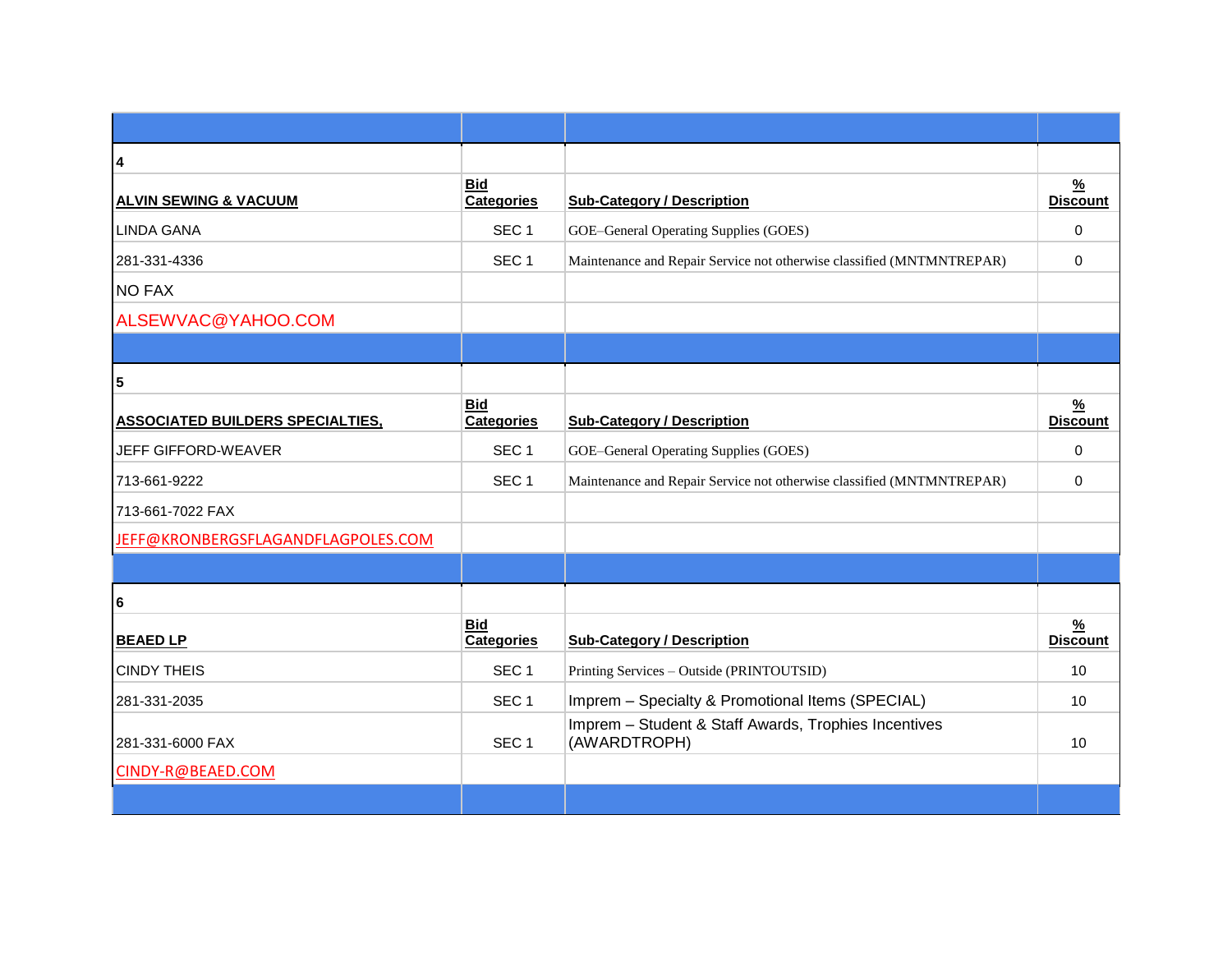| $\overline{7}$                                                |                                 |                                                                             |                                  |
|---------------------------------------------------------------|---------------------------------|-----------------------------------------------------------------------------|----------------------------------|
| <b>CENGAGE LEARNING INC</b>                                   | <b>Bid</b><br><b>Categories</b> | <b>Sub-Category / Description</b>                                           | $\frac{9}{6}$<br><b>Discount</b> |
| <b>BEVERLY M. JONES</b>                                       | SEC <sub>1</sub>                | Instructional-Teaching Aids/Supplies not otherwise classified (INSTAIDSSUP) | $\Omega$                         |
| 800-543-0487                                                  |                                 |                                                                             |                                  |
| <b>NO FAX</b>                                                 |                                 |                                                                             |                                  |
| BEV.JONES@CENGAGE.COM                                         |                                 |                                                                             |                                  |
|                                                               |                                 |                                                                             |                                  |
| 8                                                             |                                 |                                                                             |                                  |
| <b>DREAMBOX LEARNING INC</b>                                  | <b>Bid</b><br><b>Categories</b> | <b>Sub-Category / Description</b>                                           | $\frac{9}{6}$<br><b>Discount</b> |
| <b>LANCE LUDMAN</b>                                           | SEC <sub>1</sub>                | Instructional-Teaching Aids/Supplies not otherwise classified (INSTAIDSSUP) | $\Omega$                         |
| 425-637-8900                                                  |                                 |                                                                             |                                  |
| 425-484-6476 FAX                                              |                                 |                                                                             |                                  |
| BIDS@DREAMCOX.COM                                             |                                 |                                                                             |                                  |
|                                                               |                                 |                                                                             |                                  |
| 9                                                             |                                 |                                                                             |                                  |
| <b>ELEVATOR SAFETY INSPECTIONS &amp;</b><br><b>CONSULTING</b> | <b>Bid</b><br><b>Categories</b> | <b>Sub-Category / Description</b>                                           | $\frac{9}{6}$<br><b>Discount</b> |
| JANE LANDERS                                                  | SEC <sub>1</sub>                | Maintenance and Repair Service not otherwise classified (MNTMNTREPAR)       | $\Omega$                         |
| 281-489-0813                                                  |                                 |                                                                             |                                  |
| <b>NO FAX</b>                                                 |                                 |                                                                             |                                  |
| ELEVSFTYINS@AOL.COM                                           |                                 |                                                                             |                                  |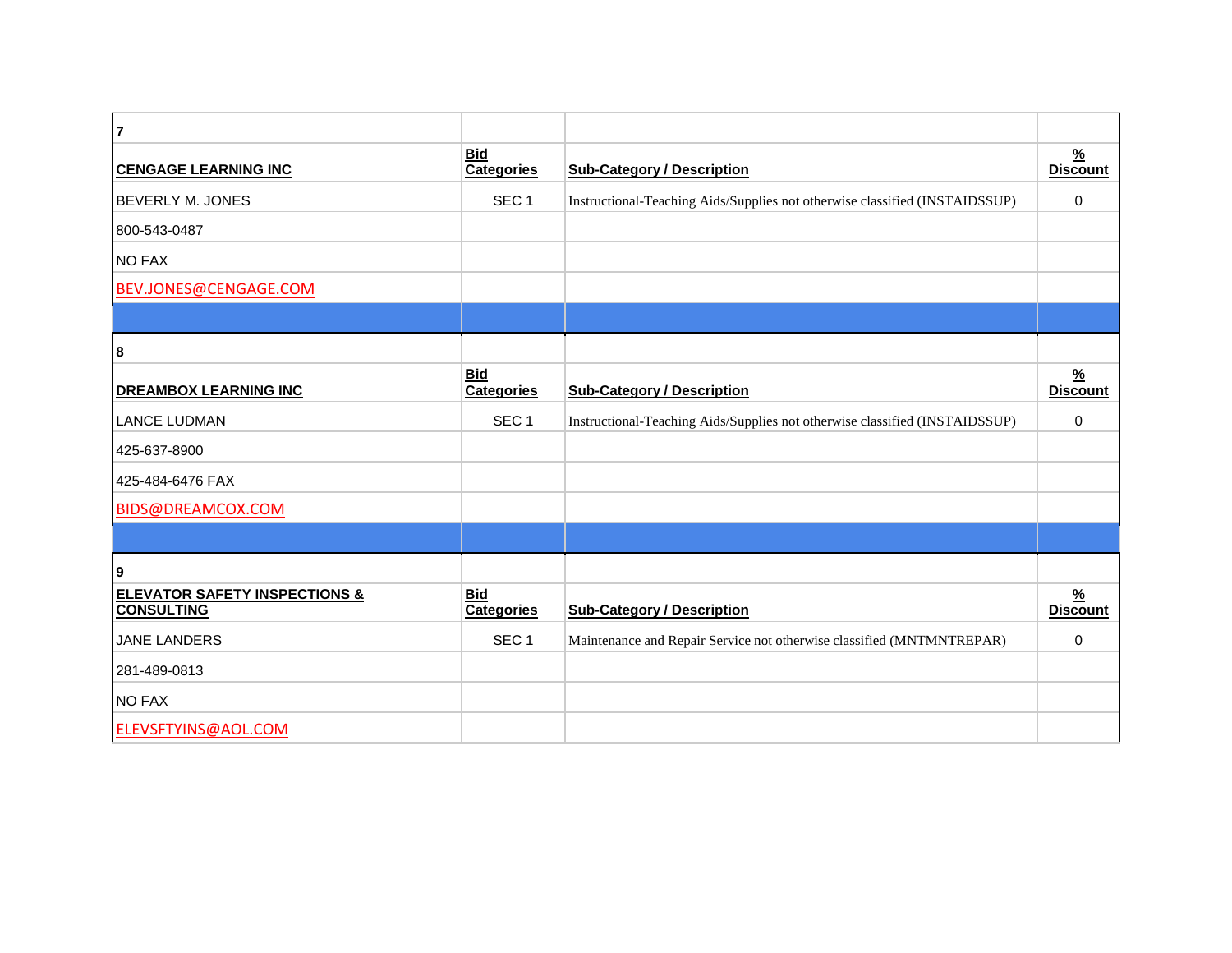| 10                              |                       |                                                                       |             |  |
|---------------------------------|-----------------------|-----------------------------------------------------------------------|-------------|--|
| <b>EYEGUIDE INC</b>             | <b>Bid Categories</b> | <b>Sub-Category / Description</b>                                     | % Discount  |  |
| <b>JOYCE CARTER</b>             | SEC <sub>1</sub>      | GOE-General Operating Supplies (GOES)                                 | 0           |  |
| 806-438-1871                    |                       |                                                                       |             |  |
| <b>NO FAX</b>                   |                       |                                                                       |             |  |
| JOYCE@EYE.GUIDE                 |                       |                                                                       |             |  |
|                                 |                       |                                                                       |             |  |
| 11                              |                       |                                                                       |             |  |
| <b>FERGUSON ENTERPRISES</b>     | <b>Bid Categories</b> | <b>Sub-Category / Description</b>                                     | % Discount  |  |
| ROBERT CANAVAN                  | SEC <sub>1</sub>      | GOE-General Operating Supplies (GOES)                                 | 12          |  |
| 757-268-2579                    | SEC <sub>1</sub>      | Maintenance and Repair Service not otherwise classified (MNTMNTREPAR) | 12          |  |
| <b>NO FAX</b>                   | SEC <sub>1</sub>      | Appliances (APPLIANCES)                                               | 12          |  |
| ROBERT.CANAVAN@FERGUSON.COM     |                       |                                                                       |             |  |
|                                 |                       |                                                                       |             |  |
| 12                              |                       |                                                                       |             |  |
| <b>FLEX REFRIGERATION</b>       | <b>Bid Categories</b> | <b>Sub-Category / Description</b>                                     | % Discount  |  |
| ALEJANDRO ARELLANO              | SEC <sub>1</sub>      | GOE-General Operating Supplies (GOES)                                 | $\mathbf 0$ |  |
| 832-580-4212                    | SEC <sub>1</sub>      | Maintenance and Repair Service not otherwise classified (MNTMNTREPAR) | $\mathbf 0$ |  |
| <b>NO FAX</b>                   | SEC <sub>1</sub>      | Ice Machine Purchase (ICE_MACH-PURCH)                                 | $\mathbf 0$ |  |
| AAVELLANO@FLEXREFRIGERATION.COM |                       |                                                                       |             |  |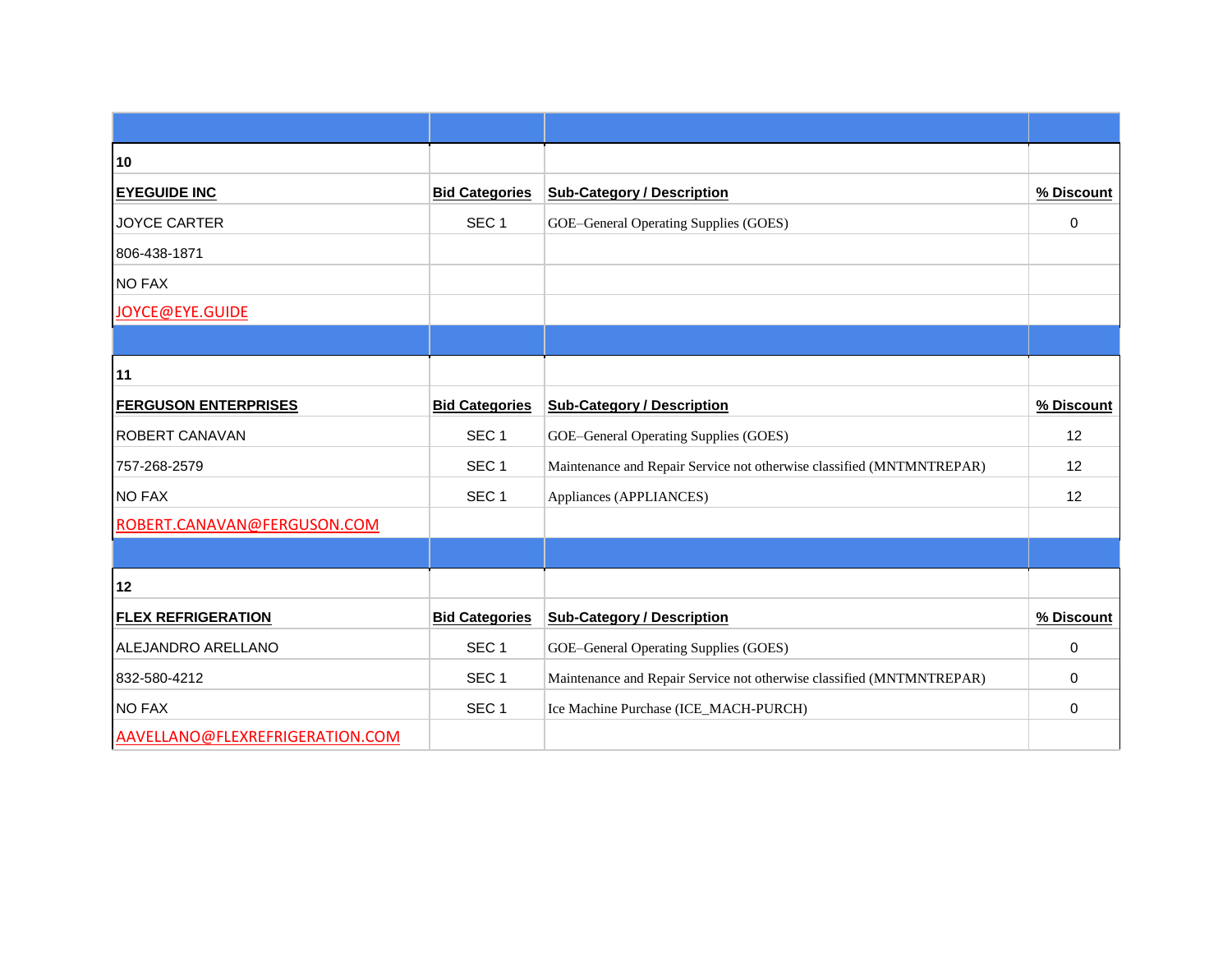| 13                                                    |                                 |                                                                                                    |                                  |
|-------------------------------------------------------|---------------------------------|----------------------------------------------------------------------------------------------------|----------------------------------|
| <b>GARDNER'S CHALLENGER SERVICE CENTER Categories</b> | <b>Bid</b>                      | <b>Sub-Category / Description</b>                                                                  | $\frac{9}{6}$<br><b>Discount</b> |
| MICHAEL H. GARDNER                                    | SEC <sub>1</sub>                | GOE-General Operating Supplies (GOES)                                                              | $\Omega$                         |
| 423-361-3818                                          |                                 |                                                                                                    |                                  |
| <b>NO FAX</b>                                         |                                 |                                                                                                    |                                  |
| GARDNERCHALLENGER@GMAIL.COM                           |                                 |                                                                                                    |                                  |
|                                                       |                                 |                                                                                                    |                                  |
| 14                                                    |                                 |                                                                                                    |                                  |
| <b>H&amp;L TRUCKING LLC</b>                           | <b>Bid</b><br><b>Categories</b> | <b>Sub-Category / Description</b>                                                                  | $\frac{9}{6}$<br><b>Discount</b> |
| <b>HOLMAN REYES</b>                                   | SEC <sub>1</sub>                | Dirt\Top Soil\Fill Dirt\Crush Granite\Track Material and Otherwise Not<br>Classified (MNTDIRTSOIL) | 0                                |
| 281-806-2088                                          |                                 |                                                                                                    |                                  |
| <b>NO FAX</b>                                         |                                 |                                                                                                    |                                  |
| HREYESTRUCKING@GMAIL.COM                              |                                 |                                                                                                    |                                  |
|                                                       |                                 |                                                                                                    |                                  |
| 15                                                    |                                 |                                                                                                    |                                  |
| <b>HUNTON SERVICES</b>                                | <b>Bid</b><br><b>Categories</b> | <b>Sub-Category / Description</b>                                                                  | $\frac{9}{6}$<br><b>Discount</b> |
| <b>KRIS HARDIN</b>                                    | SEC <sub>1</sub>                | Maintenance and Repair Service not otherwise classified (MNTMNTREPAR)                              | $\bf{0}$                         |
| 713-266-3900                                          |                                 |                                                                                                    |                                  |
| 713-645-0847 FAX                                      |                                 |                                                                                                    |                                  |
| MTABB@HUNTONGROUP.COM                                 |                                 |                                                                                                    |                                  |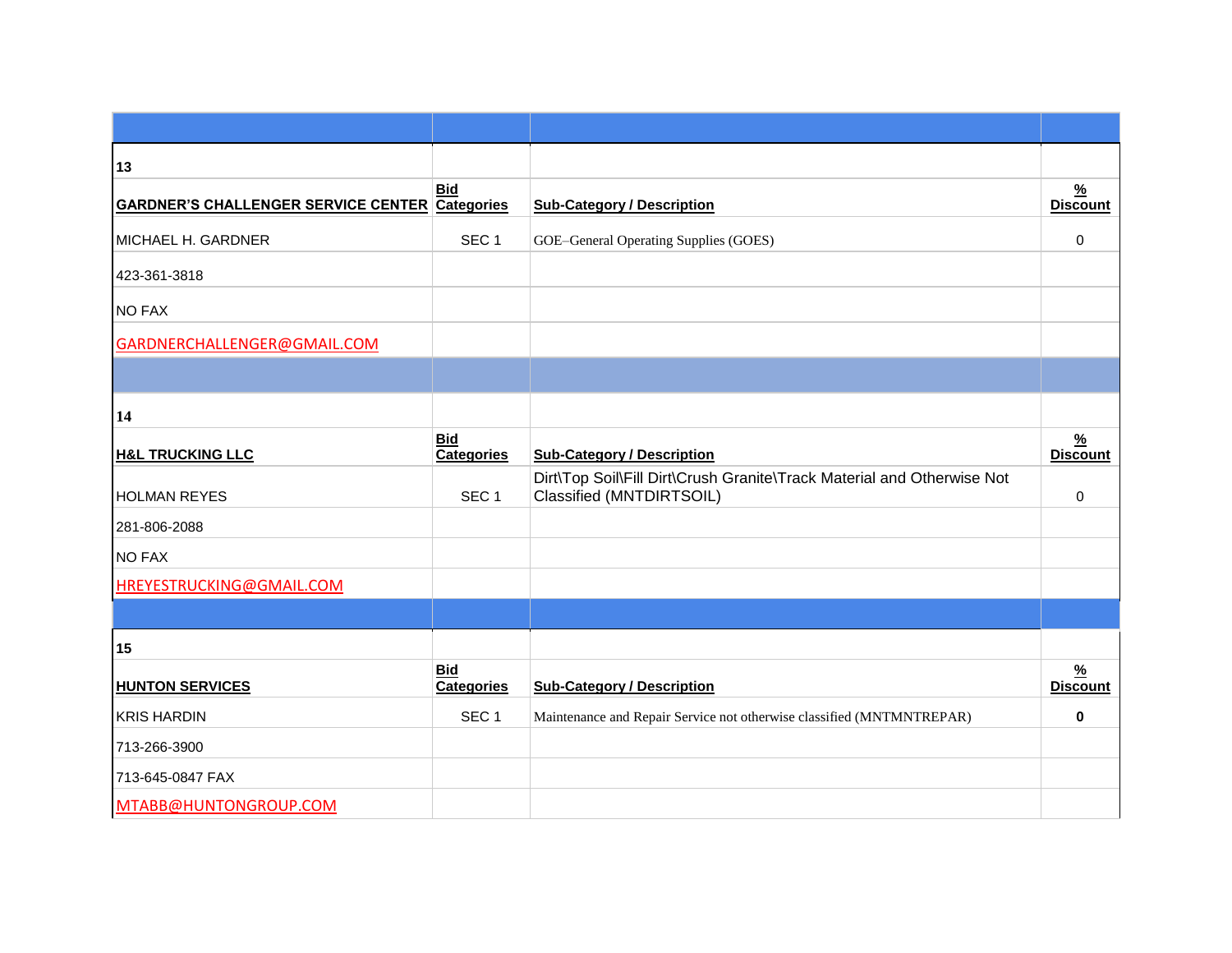| 16                                                           |                                 |                                         |                                  |
|--------------------------------------------------------------|---------------------------------|-----------------------------------------|----------------------------------|
| <b>MOBYMAX</b>                                               | <b>Bid</b><br><b>Categories</b> | <b>Sub-Category / Description</b>       | $\frac{9}{6}$<br><b>Discount</b> |
| <b>JOHN JENNINGS</b>                                         | SEC <sub>1</sub>                | Student Software License (STUDSOFTWLIC) | $\mathbf 0$                      |
| 888-796-2844                                                 |                                 |                                         |                                  |
| 888-793-8330 FAX                                             |                                 |                                         |                                  |
| RFP@MOBYMAX.COM                                              |                                 |                                         |                                  |
|                                                              |                                 |                                         |                                  |
| 17                                                           |                                 |                                         |                                  |
| <b>NEW BEGINNINGS FLORIST</b>                                | <b>Bid</b><br><b>Categories</b> | <b>Sub-Category / Description</b>       | $\frac{9}{6}$<br><b>Discount</b> |
| SHIRLEY STOCKTON                                             | SEC <sub>1</sub>                | GOE-General Operating Supplies (GOES)   | $\mathbf 0$                      |
| 281-331-1764                                                 | SEC <sub>1</sub>                | Flowers, Plants & Gifts (GIFTFLWRS)     | $\Omega$                         |
| <b>NO FAX</b>                                                |                                 |                                         |                                  |
| SSTOCK50@AOL.COM                                             |                                 |                                         |                                  |
|                                                              |                                 |                                         |                                  |
| 18                                                           |                                 |                                         |                                  |
| <b>NEXUS SPORTS MEDICINE &amp; TACTICAL</b><br><b>DESIGN</b> | <b>Bid</b><br><b>Categories</b> | <b>Sub-Category / Description</b>       | $\frac{9}{6}$<br><b>Discount</b> |
| <b>JUL OSTIA</b>                                             | SEC <sub>1</sub>                | GOE-General Operating Supplies (GOES)   | 12                               |
| 609-992-5257                                                 |                                 |                                         |                                  |
| <b>NO FAX</b>                                                |                                 |                                         |                                  |
| NEXUS.SPORTSMEDICINE@GMAIL.COM                               |                                 |                                         |                                  |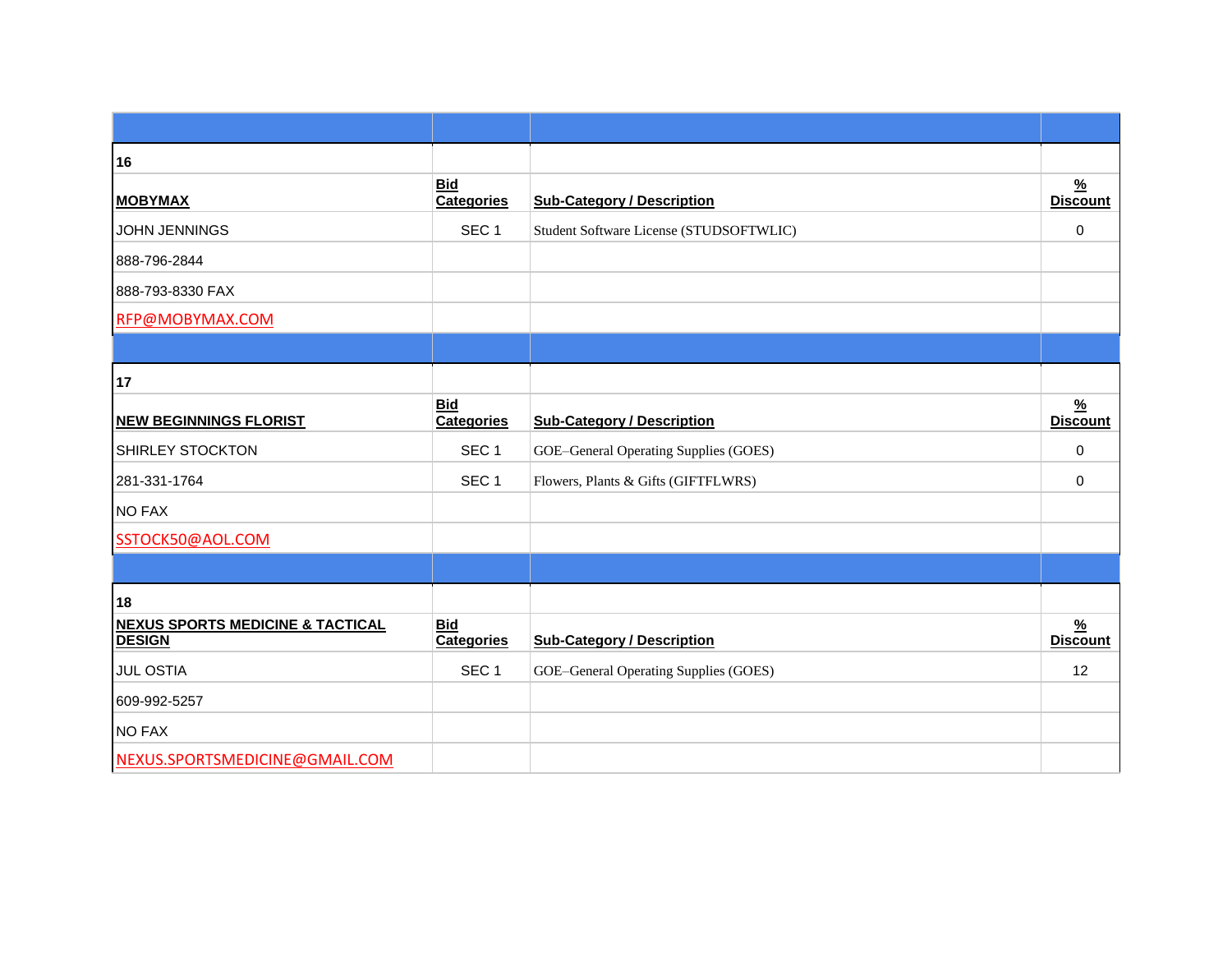| 19                               |                       |                                                                             |                                  |
|----------------------------------|-----------------------|-----------------------------------------------------------------------------|----------------------------------|
| <b>RETHINK AUTISM</b>            | <b>Bid Categories</b> | <b>Sub-Category / Description</b>                                           | $\frac{9}{6}$<br><b>Discount</b> |
| <b>DIANA FREZZA</b>              | SEC <sub>1</sub>      | Instructional-Teaching Aids/Supplies not otherwise classified (INSTAIDSSUP) | 0                                |
| 646-257-2919                     | SEC <sub>1</sub>      | Student Software License (STUDSOFTWLIC)                                     | 0                                |
| 646-257-2926 FAX                 |                       |                                                                             |                                  |
| RFP@RETHINKED.COM                |                       |                                                                             |                                  |
|                                  |                       |                                                                             |                                  |
| 20                               |                       |                                                                             |                                  |
| <b>SOUTH TEXAS LED, INC</b>      | <b>Bid Categories</b> | <b>Sub-Category / Description</b>                                           | $\frac{9}{6}$<br><b>Discount</b> |
| PETER J. THRASHER                | SEC <sub>1</sub>      | Maintenance and Repair Service not otherwise classified (MNTMNTREPAR)       | 0/20                             |
| 832-607-8303                     |                       |                                                                             |                                  |
| <b>NO FAX</b>                    |                       |                                                                             |                                  |
| PETERPLIGHT33@GMAIL.COM          |                       |                                                                             |                                  |
|                                  |                       |                                                                             |                                  |
| 21                               |                       |                                                                             |                                  |
| <b>SOUTHWEST SOLUTIONS GROUP</b> | <b>Bid Categories</b> | <b>Sub-Category / Description</b>                                           | $\frac{9}{6}$<br><b>Discount</b> |
| KYLE SORGE                       | SEC <sub>1</sub>      | GOE-General Operating Supplies (GOES)                                       | $\mathbf 0$                      |
| 713-467-4454                     | SEC <sub>1</sub>      | Administrative Software (ADMINSOFT)                                         | 0                                |
| <b>NO FAX</b>                    |                       |                                                                             |                                  |
| KSORGE@SOUTHWESTSOLUTIONS.COM    |                       |                                                                             |                                  |
|                                  |                       |                                                                             |                                  |
| 22                               |                       |                                                                             |                                  |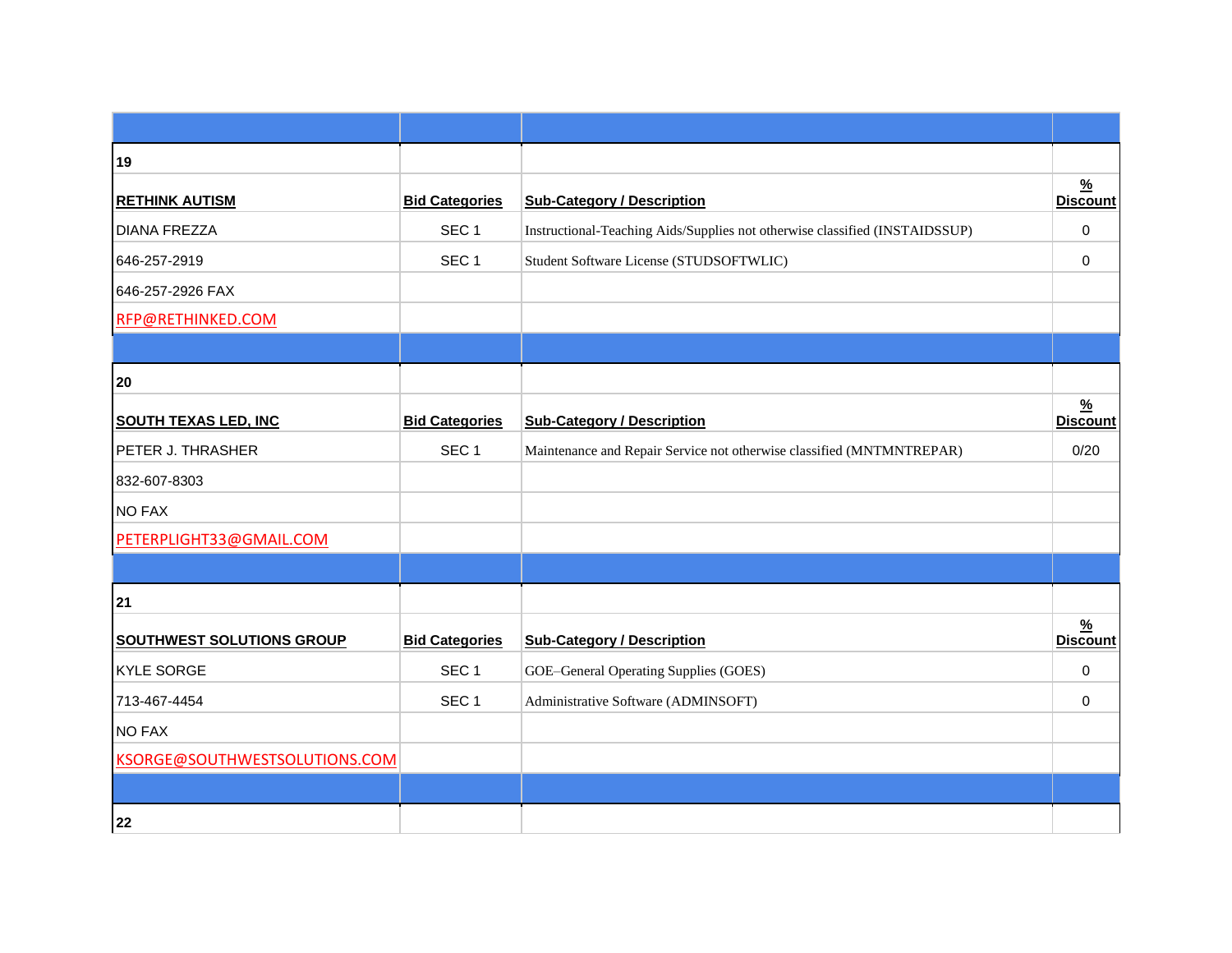| <b>SUMMIT SPORTSWEAR INC</b> | <b>Bid Categories</b> | <b>Sub-Category / Description</b>                                                                  | $\frac{9}{6}$<br><b>Discount</b> |
|------------------------------|-----------------------|----------------------------------------------------------------------------------------------------|----------------------------------|
| <b>KEVIN SNEDECOR</b>        | SEC <sub>1</sub>      | GOE-General Operating Supplies (GOES)                                                              | 0                                |
| 281-335-5370                 | SEC <sub>1</sub>      | Imprem - Silk Screen, Imprinted, Embroidered items (SHIRTIMPR)                                     | 0                                |
| <b>NO FAX</b>                | SEC <sub>1</sub>      | Imprem - Specialty & Promotional Items (SPECIAL)                                                   | 0                                |
| SUMMIT.KEVIN@YAHOO.COM       | SEC <sub>1</sub>      | Imprem - Student & Staff Awards, Trophies Incentives (AWARDTROPH)                                  | 0                                |
|                              |                       |                                                                                                    |                                  |
| 23                           |                       |                                                                                                    |                                  |
| <b>TRANSTAR</b>              | <b>Bid Categories</b> | <b>Sub-Category / Description</b>                                                                  | $\frac{9}{6}$<br><b>Discount</b> |
| <b>FLOYD FRANKLIN</b>        | SEC <sub>1</sub>      | GOE-General Operating Supplies (GOES)                                                              | 0                                |
| 281-585-2600                 | SEC <sub>1</sub>      | Maintenance and Repair Service not otherwise classified (MNTMNTREPAR)                              | 0                                |
| <b>NO FAX</b>                |                       |                                                                                                    |                                  |
| ALVIN@TRANSTARACSUPPLY.COM   |                       |                                                                                                    |                                  |
|                              |                       |                                                                                                    |                                  |
| 24                           |                       |                                                                                                    |                                  |
| <b>TURF AGGREGATES, LLC</b>  | <b>Bid Categories</b> | <b>Sub-Category / Description</b>                                                                  | <u>%</u><br><b>Discount</b>      |
| <b>DOUG MEADOR</b>           | SEC <sub>1</sub>      | GOE-General Operating Supplies (GOES)                                                              | 0                                |
| 469-264-7393                 | SEC <sub>1</sub>      | Maintenance and Repair Service not otherwise classified (MNTMNTREPAR)                              | 0                                |
| <b>NO FAX</b>                | SEC <sub>1</sub>      | Dirt\Top Soil\Fill Dirt\Crush Granite\Track Material and Otherwise Not<br>Classified (MNTDIRTSOIL) | $\Omega$                         |
| INFO@TURFMATERIALS.COM       |                       |                                                                                                    |                                  |